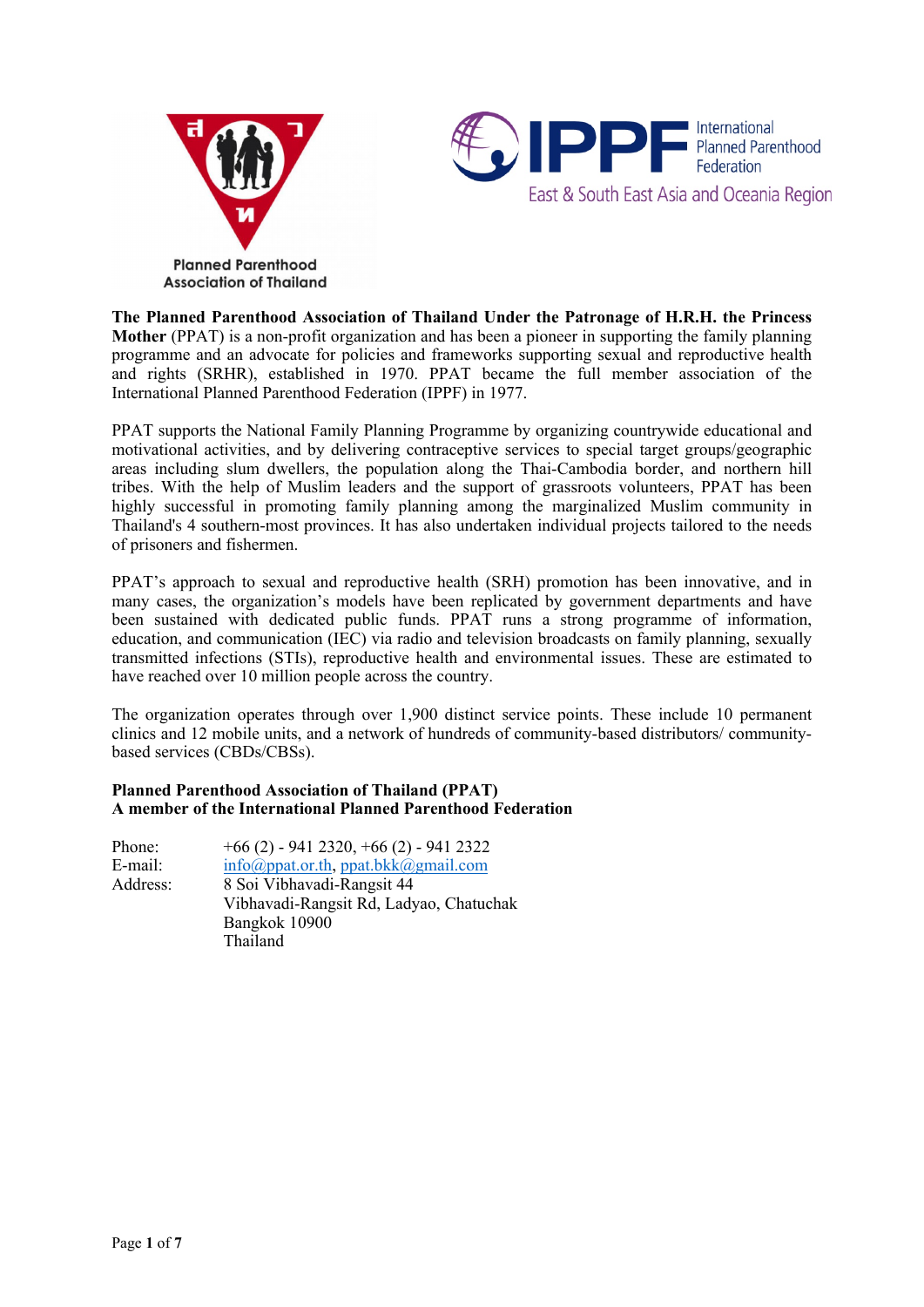# **Introduction**

1. PPAT congratulates the Thai governmen<sup>t</sup> for being one of the global leaders in protecting migrants' rights and in making universal health coverage available to all. However, while access to public services for migrants is substantially protected by law, in practice there remain serious challenges to achieving this goal. This submission will focus on the gaps and barriers which in practice preven<sup>t</sup> migrant workers and their families from accessing essential health services, especially sexual and reproductive health (SRH) services.

# **International Human Rights Commitments**

- 2. Thailand is <sup>a</sup> state party to numerous international human rights treaties, including the Convention on the Elimination of All Forms of Discrimination against Women (CEDAW) (1985), the Convention on the Rights of the Child (CRC) (1992) and both optional protocols. the International Covenant on Civil and Political Rights (ICCPR) (1996), the International Covenant on Economic, Social and Cultural Rights (ICESCR) (1999), the International Convention on the Elimination of All Forms of Racial Discrimination (CERD) (2003), the Convention against Torture and Other Cruel, Inhuman or Degrading Treatment or Punishment (CAT) (2007), and the Convention on the Rights of Persons with Disabilities (CRPD) (2008).
- 3. Many previous UPR recommendations have been accepted on gender-based violence, including domestic violence, trafficking, maternal mortality, and harmful cultural practices, as well as health services for some marginalized communities, but Thailand has never received recommendations on access to sexual and reproductive health (SRH) services for the most marginalized populations, including migrants.

### **Migrants' Access to Health in Thailand**

- 4. The Thai governmen<sup>t</sup> has <sup>a</sup> clear policy to regulate the status of every migrant worker, to allow them to work and stay legally in Thailand, and to permit employers to bring in workers through Memorandums of Understanding (MOUs). The International Organization for Migration (IOM) estimates that 4 to 5 million<sup>1</sup> migrants living in Thailand,  $96\%$  of whom are from Cambodia, Laos and Myanmar and are employed in low-skill jobs. <sup>2</sup> Out of these numbers, <sup>a</sup> total of 2,512,328 are registered with the Ministry of Labor and Ministry of Interior as of December 2020. An additional 654,864 undocumented migrant workers have registered between January 15 to February 13, 2021, under <sup>a</sup> limited-time amnesty program designed to monitor the welfare of migrant communities in light of the COVID-19 pandemic and ensure sufficient labour during border closures also due to the pandemic.<sup>3</sup> These migrant workers are one of the largest drivers of growth in Thailand'<sup>s</sup> economy and GDP, and are eligible for subsidized care under the public health system once registered.
- 5. The Thai governmen<sup>t</sup> has implemented two main insurance schemes. The first is the Social Security Scheme (SSS), managed by the Social Security Office of the Ministry of Labour, which is open to migrants employed in the formal sector who entered Thailand through one of the bilateral MOUs or completed the nationality verification process. The second scheme is the Migrant Health Insurance Scheme (MHIS) that covers migrants in the informal employment sector who are not covered by social security, including both regular and irregular migrants and their dependents. 4
- 6. Regular (registered) migrant workers are entitled to receive subsidized care from Thailand'<sup>s</sup> public health system and irregular (unregistered) migrants can enroll for health insurance coverage by paying an annual fee. <sup>5</sup> However, while these services are available, the utilization of public health services remains relatively low due to <sup>a</sup> number of legal, social and financial barriers. 6
- 7. Most migrants receive health insurance information from their employers who can influence them to apply for it. This information is not easily available and not all employers will be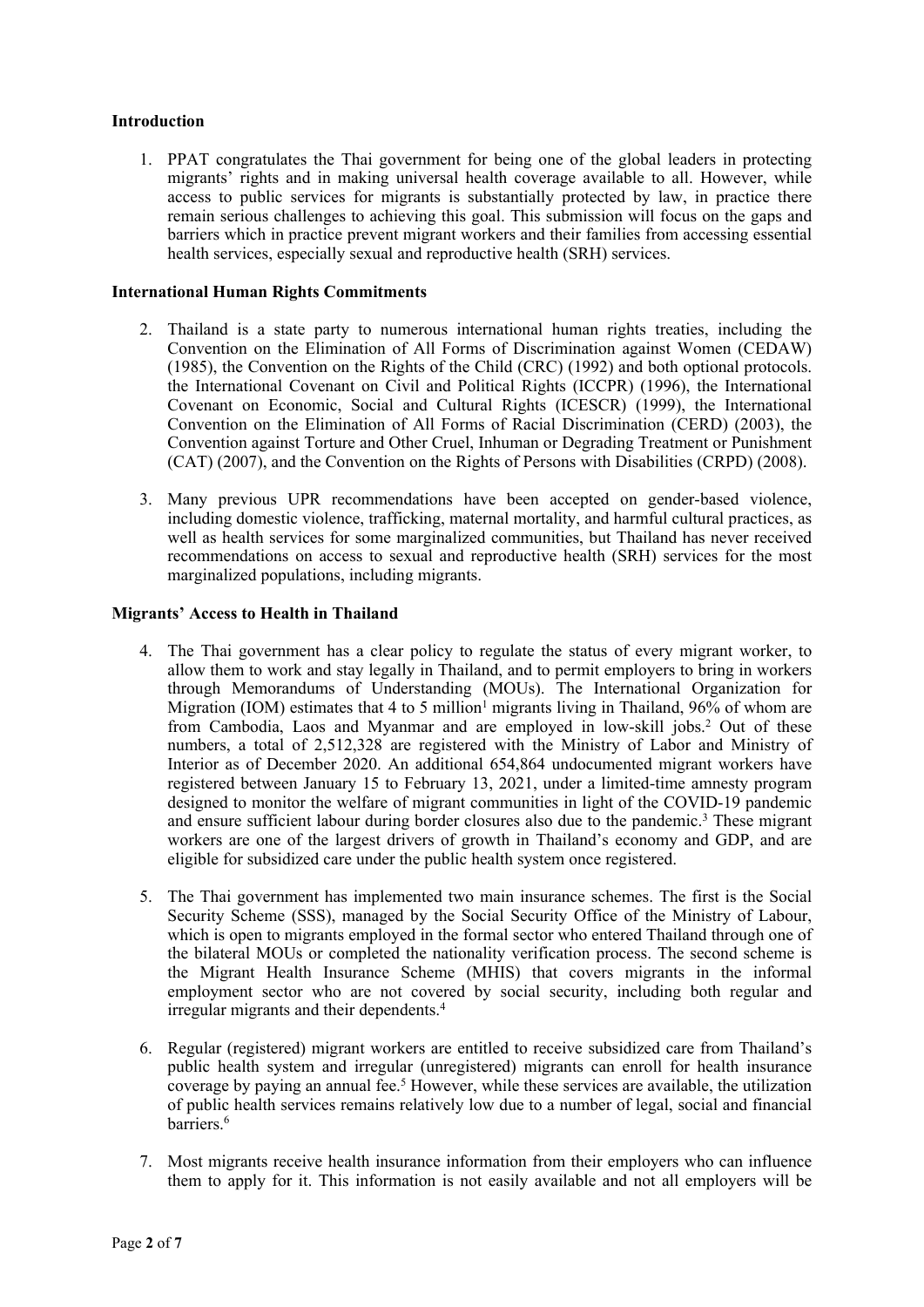forthcoming with this information, creating <sup>a</sup> knowledge barrier to necessary health benefits. This is evident in the fact that although they are eligible, approximately 64 per cent of the 3.1 million documented migrants who are eligible for MHIS or SSS coverage are enrolled; there are an additional 811,437 undocumented migrants who are presumably without health insurance but are technically eligible for coverage under the MHIS.<sup>7</sup> Health insurance coverage for all migrants falls to 51 per cent of all eligible migrants (if undocumented migrants are considered). 8 Few informal sector migrant workers have MHIS due to significant barriers detailed below.

# **Migration Status Barriers**

- 8. Many migrants and their families, especially those who migrate irregularly, are particularly vulnerable to abuse and exploitation due to their precarious legal status. <sup>9</sup> With spouses and children over 18 not eligible for coverage under regular migrants' health insurance, this means that the most at-risk migrants – undocumented women and young people – do not have access to sexual and reproductive healthcare due to their migration status. For undocumented migrants, neither they nor their family members can access health services through insurance schemes. Because of the need to cover the cost of care, however, medical facilities often want to see proof of ability to pay (that is, proof of health insurance) before they provide services, resulting in an inability to access medical care for irregular migrants and their families.<sup>10</sup>
- 9. One major barrier to access to health services is related to the migration status of family members of regular or irregular migrants. The government'<sup>s</sup> current migrant registration system does not consider registered migrant workers' spouses and children over the age of 18 to be "accompanying persons", and therefore they cannot legally register to live in Thailand. As <sup>a</sup> result, migrant workers' spouses and dependents over 18 often remain in Thailand undocumented and without any access to health services. The governmen<sup>t</sup> has recently taken the positive step of allowing children of registered migrant workers' *under 18 years* to register as accompanying persons and legally live with them in Thailand. However, even if they are legally registered to live in the country, spouses and children of *any* age are not eligible to be covered by the registered migrant worker'<sup>s</sup> health insurance, if they indeed have it. As <sup>a</sup> result, health services remain inaccessible to these regular migrants unless they purchase their own health insurance out of pocket.

# **Financial Barriers**

- 10. Health insurance can be prohibitively expensive for migrants. To sign up for the MHIS, migrant workers and family members have to undergo, *and pay for*, health check-ups *before they are allowed to purchase the health insurance*, at <sup>a</sup> rate of USD 16-18 per visit (it is free for children under 7). While the SSS is covered by social security and taxes, MHIS has an out-of-pocket cost at an annual rate of THB 1,600 (USD 53) for children and adults over 7 years old and THB 365 (around USD 12) for children under 7 years old per year.<sup>11</sup> For the majority of migrant workers, who earn under 10,000 THB (USD 331) per month, these combined costs are <sup>a</sup> significant portion of their earnings. <sup>12</sup> Although efforts are made to keep these costs low, for migrants in the informal sector to raise this amount per adult and per child is often unrealistic in light of their average salaries. Added to this financial challenge is the fact that MHIS may be used at only one health-care facility except in cases of emergency.<sup>13</sup> For highly mobile populations such as migrant workers and their families, who may move every couple of months, putting aside funds for <sup>a</sup> service they can only use at <sup>a</sup> single location for <sup>a</sup> couple of months out of the year may be seen as too high <sup>a</sup> cost for an uncertain benefit. <sup>14</sup> Additional financial costs, such as having to pay out of pocket for medicines or high transportation costs to travel to health facilities, add to the financial barriers they face.
- 11. In <sup>a</sup> recent International Organization for Migration (IOM) *Rapid Assessment: COVID-19 Related Vulnerabilities and Perceptions of Non-Thai Population in Thailand* (2020), 60 per cent of Key Informants indicated that some proportion of non-Thai nationals do not have sufficient financial resources to guarantee the daily coverage of food, water, electricity,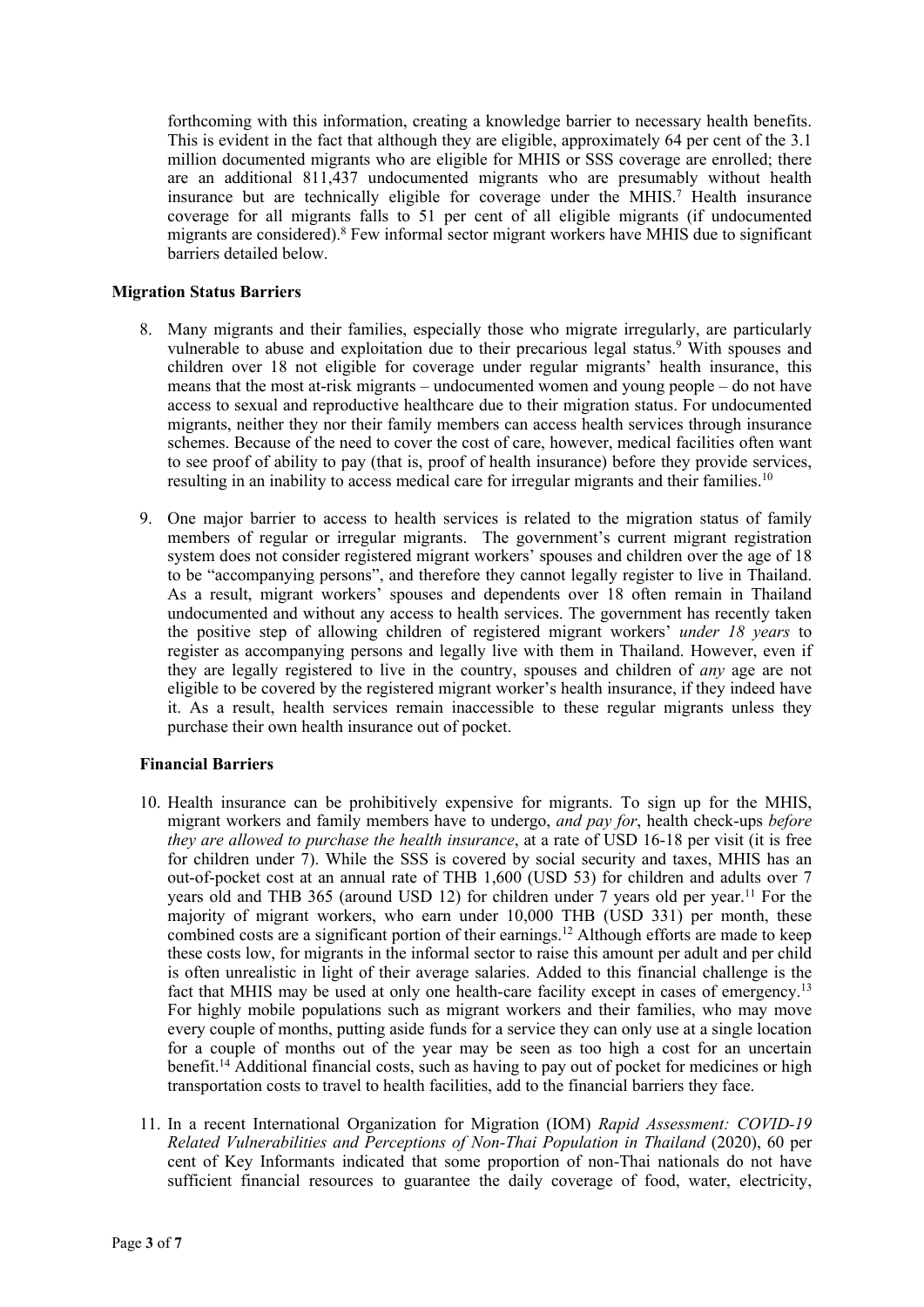shelter, education and medical expenses. <sup>15</sup> Under these circumstances, the cost of initial check-ups plus the additional annual paymen<sup>t</sup> per family member for health insurance may simply be out of reach for many migrants.

# **Additional Barriers**

- 12. Although registered migrant workers have the right to access health services, the information necessary to do so is not widely available and they face considerable challenges. Migrants often face language barriers when trying to access health services, and risk being treated poorly or even denied care by health providers who discriminate against them. Some health services, such as abortion or HIV services, are stigmatized in their communities. Some migrant parents may hesitate to register their children for insurance due to their irregular legal status and fear of being reported to immigration authorities.
- 13. As noted by the Social Impact Assessment of COVID-19 in Thailand, conducted by the Oxford Policy Management and United Nations), "Migrants are largely excluded from the formal social protection system. Although they may participate in social insurance through voluntary contributions, both the coverage and adequacy of social security benefits is low… even for those covered by social insurance (including the Migrant Health Insurance Scheme, MHIS) the administrative complexity of claiming benefits means many do not do so."<sup>16</sup>
- 14. A recent study showed that availability of interpretation and cultural mediation services of migrant health worker (MHW) and migrant health volunteer (MHV) programmes in Thailand are hugely beneficial in addressing the health needs of migrants, but that operational challenges in providing services included insufficient budgets for employment and training, lack of diverse training curricula, and lack of legal provisions to sustain these programmes.<sup>17</sup>
- 15. Many migrants self-medicate at home to the extent possible, buying medication over the counter or asking for it directly from their employers, and only seek out medical assistance when they are facing a medical emergency or are so ill they are unable to work. In those cases, the registered migrant workers who have work in the formal sector and qualify to enroll in SSS  $(2/3)$  of registered migrants)<sup>18</sup> will go to hospitals that have contracts with the health insurances, while registered migrant workers without insurance can access the Thai government'<sup>s</sup> Sub-District Health Promoting Hospitals or Primary Care Units (PCU) by showing their migrant worker IDs or passports.

# **Sexual and Reproductive Health and Rights**

- 16. Although routine disease surveillance systems and other systems that capture health information in Thailand do not provide reliable data to suppor<sup>t</sup> effective policy formulation on migrant populations, challenges can be identified by looking at sources of data on the general population, as well at numerous regional and community studies on migrants' access to SRHR across various regions of Thailand.
- 17. Thailand has <sup>a</sup> high adolescent birth rate, at 38 per 1,000 women ages 15–19 from 2003-2018, <sup>19</sup> which is particularly high among young <sup>g</sup>irls, ages 10–<sup>14</sup> years, with <sup>a</sup> rate of 1.3 per 1,000. 20 This may be due in par<sup>t</sup> to high rates of child, early and forced marriage (CEFM), with 23% of girls married under age 18. <sup>21</sup> Migrants, especially irregular migrants, are at higher risk of poverty, <sup>a</sup> key driver of CEFM, leaving migrant girls at greater risk for this harmful practice. This is especially true at the current moment, where over the last month, 76 per cent of IOM Key Informants reported that they have heard of concerns from non-Thai populations about not having enough food to eat and 21 per cent have heard of families going without eating for a whole day due to the consequences of COVID-19, and 10 per cent of respondents reported that over three-quarters of non-Thai nationals in their communities have lost all sources of daily income due to COVID-19.<sup>22</sup>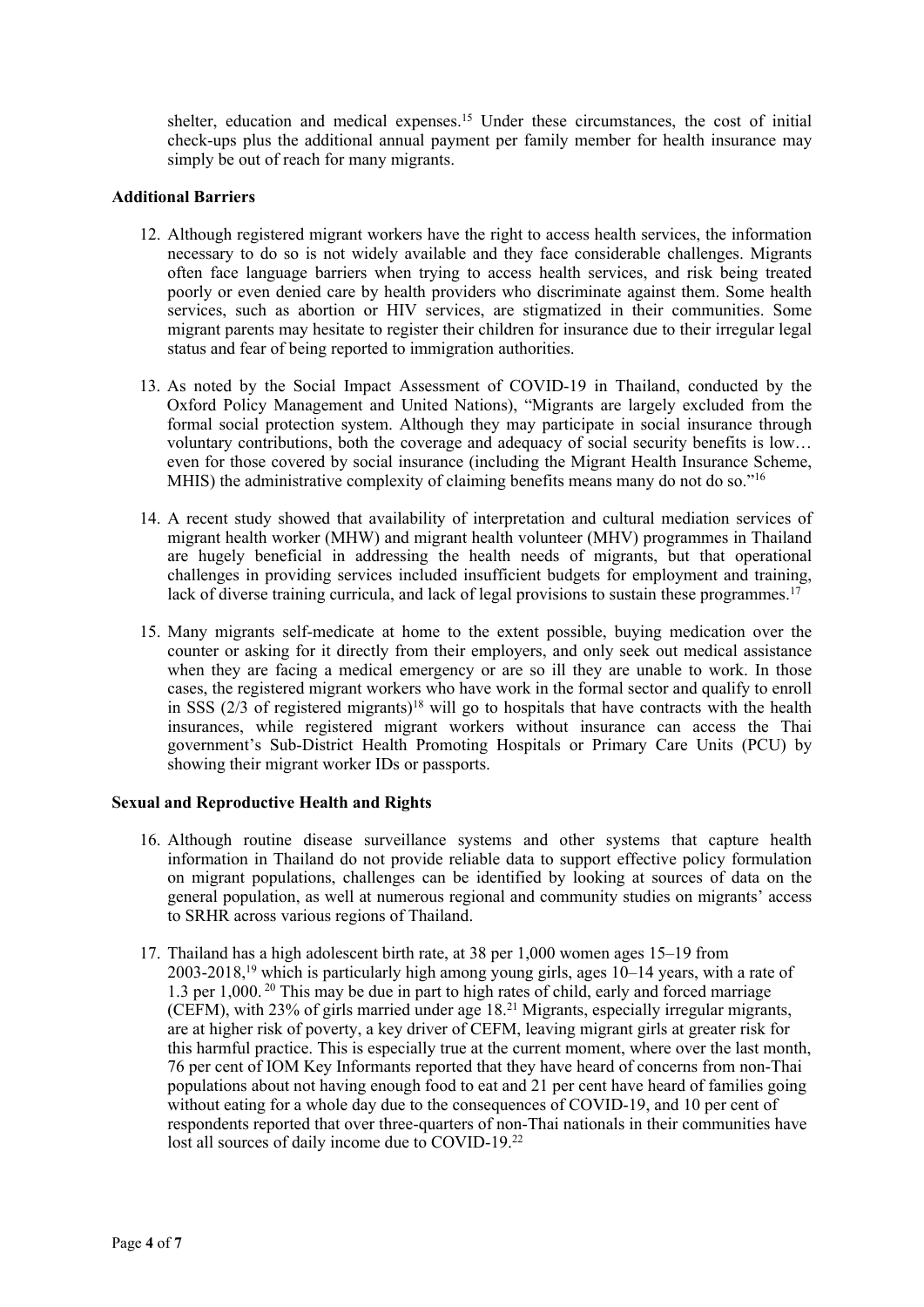- 18. A study of very young adolescent migrants and refugees living in Thailand (aged 10-16) reported that many young people become sexually active late within this period of early adolescence or shortly thereafter, but that they have very little access to SRH information, and parents do not feel comfortable discussing this topic until adolescents approach 17 or 18 years of age, 23 indicating an unmet need for information, education, and family planning services, including modern contraceptive methods, for adolescents. Lack of awareness and knowledge, cultural beliefs, particularly premarital virginity, shame, disapproval, and abortion were frequently discussed in the context of pregnancy, suggesting high risks of unsafe abortion for this young population. 24
- 19. Migrant girls, adolescents and women, especially those who are irregular migrants, are at high risk for safety and security issues relating to sexual and reproductive health and rights, in particular for sexual exploitation, sexual assault and abuse, rape, and CEFM. Access to comprehensive sexual and reproductive health services with integrated sexual and genderbased violence services are essential for protecting the rights of migrant girls and women.
- 20. Female migrants who are without access to quality, comprehensive SRH services are at elevated risks of STIs, unplanned pregnancy, maternal mortality, and complications from untreated SRH conditions, including those resulting from STIs or sexual abuse. For example, displaced and migrant women in northern Thailand often face limited access to health care, with the result that unwanted pregnancy is common, and unsafe abortion is <sup>a</sup> major contributor to maternal death and disability.<sup>25</sup> The language barrier also adversely influences access to maternal care. 26
- 21. Limited access to antenatal care during their pregnancy due to financial barriers can mean migrant women and adolescent girls receive insufficient care during their pregnancy, with risks for maternal and infant mortality and morbidities. The normal cost of antenatal service at public hospital is 1,500 Baht (USD 50), and delivery costs 5,000 – 10,000 Baht (USD 160 - USD 325) for vaginal deliveries and 15,000 – 25,000 Baht (USD 500 - USD 850) for surgical deliveries. SSS insurance covers the 1,500 Baht (USD 50) antenatal care and up to 15,000 Baht (USD 500) for delivery costs,<sup>27</sup> while MHIS covers antenatal care, family planning and contraceptives, and delivery costs, but only up to <sup>a</sup> combined total of 10,300 Baht (USD 350). 28 In both cases, *even with insurance*, migrant women are left owing potentially hundreds of dollars for antenatal care and delivery, let alone those who are not covered.
- 22. Many migrants have insufficient access to information and education about sexual and reproductive health (SRH). Although the Prevention and Solution of the Adolescent Pregnancy Problem Act A.D. 2016 states that employers must provide adequate SRH information, promote SRH care among employees to encourage them to access services, and establish referral systems,<sup>29</sup> this is still not practiced in many workplaces.
- 23. PPAT has conducted outreach and education projects with migrant workers and tapper in the Surat Thani province in southern Thailand to increase their awareness of SRH issues and access to SRH services. From this experience, PPAT has found that because they face so many barriers to SRHR, many migrants are not aware of their own SRH issues, such as their STI or HIV status, until they have <sup>a</sup> blood test to treat <sup>a</sup> recurrent illness requiring medical assistance or the death of their spouse. Due to <sup>a</sup> lack of information, education, and awareness-raising about HIV and AIDS, there is <sup>a</sup> lot of stigma associated with <sup>a</sup> diagnosis. There is <sup>a</sup> high rate of early sexual debut, early marriage and early pregnancy, and there is inadequate education and information that allows migrants to exercise their full sexual and reproductive health and reproductive rights, such as <sup>a</sup> lack of information regarding modern contraceptive methods or the skills to negotiate safe and protected sex with their partner.

#### **Recommendations**

24. At <sup>a</sup> national policy level, <sup>a</sup> long-term strategic plan, with clear responsibilities through multisectoral collaboration, strengthened disaggregated data collection, and dissemination of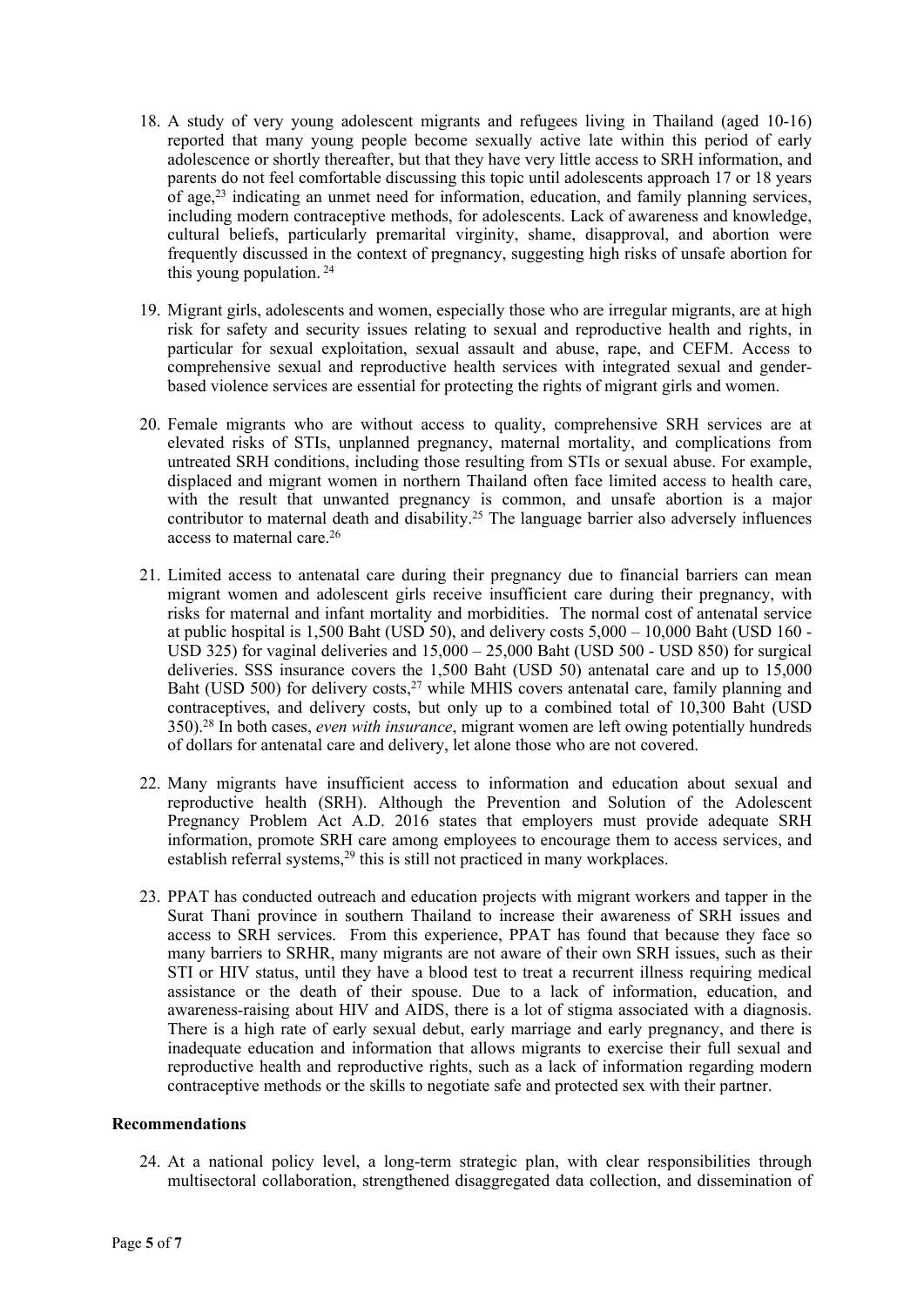SRH and health insurance information for migrants is essential to comprehensively address this complex issue. PPAT, therefore, recommends the governmen<sup>t</sup> take the following actions:

- **1. Develop <sup>a</sup> national plan to guarantee access to sexual and reproductive health (SRH) services for all, including regular and irregular migrant workers, which includes integrated SGBV services, information and education campaigns, and migrantfriendly health services.**
- **2. Guarantee adolescents' sexual and reproductive health and rights through multisectoral collaboration, including effective implementation of comprehensive sex education in and outside school settings, and access to youth-sensitive SRH services, regardless of the ability to pay.**

<https://doi.org/10.1186/s41256-020-00181-0>

women can lose their lives": migrant women'<sup>s</sup> experiences with the Safe Abortion Referral Programme in Chiang Mai, Thailand, Reproductive Health Matters, 25:51, 58-68, DOI: 10.1080/09688080.2017.1392220

<sup>26</sup> Charamporn Holumyong, Kathleen Ford, Siriporn Sajjanand, Aphichat Chamratrithirong, "The Access to Antenatal and Postpartum Care Services of Migrant Workers in the Greater Mekong Subregion: The Role of Acculturative Stress and Social Support", Journal of Pregnancy, vol. 2018, Article ID 9241923, 12 pages, 2018. https://doi.org/10.1155/2018/9241923

 $27$  As of the latest announcement of the Social Security Office in January 2021

<sup>28</sup> As of the latest announcement of Ministry of Public Health in July 2020

<sup>1</sup> Labour Migration, International Organization for Migration (IOM)Thailand: <https://thailand.iom.int/labour-migration>

<sup>2</sup> United Nations Thematic Working Group on Migration in Thailand, *Thailand Migration Report 2019*, p.121 (*hereafter* U.N. Thematic Working Group on Migration in Thailand)

https://thailand.iom.int/sites/default/files/document/publications/Thailand%20Report%202019\_22012019\_HiRes.pdf 3 Over 650,000 workers seek amnesty as gov<sup>t</sup> sounds warning, Phuket News, 15 February 2021

<https://www.thephuketnews.com/over-650-000-workers-seek-amnesty-as-government-sounds-warning-79010.php> 4 U.N. Thematic Working Group on Migration in Thailand, p. 105

<sup>5</sup> U.N. Thematic Working Group on Migration in Thailand

<sup>6</sup> U.N. Thematic Working Group on Migration in Thailand

<sup>7</sup> U.N. Thematic Working Group on Migration in Thailand, p.105, 123

<sup>8</sup> U.N. Thematic Working Group on Migration in Thailand, p.105, 123

<sup>9</sup> Labour Migration, IOM Thailand: <https://thailand.iom.int/labour-migration>

<sup>10</sup> U.N. Thematic Working Group on Migration in Thailand p. 105

<sup>&</sup>lt;sup>11</sup> As per the latest announcement by Ministry of Public Health in July 2020

<sup>&</sup>lt;sup>12</sup> Puey Ungphakorn Institute for Economic Research, "Opening facts of migrant workers in Thailand: part 1 of low-skilled workers" June 2020

[https://www.pier.or.th/?abridged=%E0%B9%80%E0%B8%9B%E0%B8%B4%E0%B8%94%E0%B8%82%E0%B9%89%E](https://www.pier.or.th/?abridged=%E0%B9%80%E0%B8%9B%E0%B8%B4%E0%B8%94%E0%B8%82%E0%B9%89%E0%B8%AD%E0%B9%80%E0%B8%97%E0%B9%87%E0%B8%88%E0%B8%88%E0%B8%A3%E0%B8%B4%E0%B8%87%E0%B9%81%E0%B8%A3%E0%B8%87%E0%B8%87%E0%B8%B2%E0%B8%99%E0%B8%95) [0%B8%AD%E0%B9%80%E0%B8%97%E0%B9%87%E0%B8%88%E0%B8%88%E0%B8%A3%E0%B8%B4%E0%B8](https://www.pier.or.th/?abridged=%E0%B9%80%E0%B8%9B%E0%B8%B4%E0%B8%94%E0%B8%82%E0%B9%89%E0%B8%AD%E0%B9%80%E0%B8%97%E0%B9%87%E0%B8%88%E0%B8%88%E0%B8%A3%E0%B8%B4%E0%B8%87%E0%B9%81%E0%B8%A3%E0%B8%87%E0%B8%87%E0%B8%B2%E0%B8%99%E0%B8%95) [%87%E0%B9%81%E0%B8%A3%E0%B8%87%E0%B8%87%E0%B8%B2%E0%B8%99%E0%B8%95](https://www.pier.or.th/?abridged=%E0%B9%80%E0%B8%9B%E0%B8%B4%E0%B8%94%E0%B8%82%E0%B9%89%E0%B8%AD%E0%B9%80%E0%B8%97%E0%B9%87%E0%B8%88%E0%B8%88%E0%B8%A3%E0%B8%B4%E0%B8%87%E0%B9%81%E0%B8%A3%E0%B8%87%E0%B8%87%E0%B8%B2%E0%B8%99%E0%B8%95)

<sup>&</sup>lt;sup>13</sup> U.N. Thematic Working Group on Migration in Thailand p. 106

<sup>14</sup> U.N. Thematic Working Group on Migration in Thailand p. 106

<sup>15</sup> International Organization for Migration (IOM) *Rapid Assessment: COVID-19 Related Vulnerabilities and Perceptions of Non-Thai Population in Thailand* (2020) https://thailand.iom.int/rapid-assessment-covid-19-related-vulnerabilities-andperceptions-non-thai-population-thailand

<sup>16</sup> Oxford Policy Management and United Nations Thailand, *Social Impact Assessment of COVID-19 in Thailand* (July 2020) p. 21 <https://www.unicef.org/thailand/reports/social-impact-assessment-covid-19-thailand>

 $17$  Kosiyaporn, H., Julchoo, S., Phaiyarom, M. et al. Strengthening the migrant-friendliness of Thai health services through interpretation and cultural mediation: <sup>a</sup> system analysis. *glob health res policy* 5, 53 (2020).

<sup>18</sup> U.N. Thematic Working Group on Migration in Thailand p. <sup>121</sup>

<sup>19</sup> UNFPA World Population Dashboard: Thailand, <https://www.unfpa.org/data/world-population/TH>

<sup>20</sup> Warisa Panichkriangkrai, Chompoonut Topothai, Nithiwat Saengruang, Jadej Thammatach-aree & Viroj

Tangcharoensathien (2020) Universal access to sexual and reproductive health services in Thailand: achievements and challenges, Sexual and Reproductive Health Matters, 28:2, DOI: 10.1080/26410397.2020.1805842

<sup>21</sup> UNFPA World Population Dashboard: Thailand, https://www.unfpa.org/data/world-population/TH

<sup>22</sup> International Organization for Migration (IOM) *Rapid Assessment: COVID-19 Related Vulnerabilities and Perceptions of Non-Thai Population in Thailand* (2020) https://thailand.iom.int/rapid-assessment-covid-19-related-vulnerabilities-and-

perceptions-non-thai-population-thailand<br><sup>23</sup> Lee, C., Aules, Y., Sami, S. et al. Sexual and reproductive health needs and risks of very young adolescent refugees and migrants from Myanmar living in Thailand. Confl Health 11, 30 (2017). https://doi.org/10.1186/s13031-017-0130-0<br><sup>24</sup> Lee, C., Aules, Y., Sami, S. et al. Sexual and reproductive health needs and risks of very young adolesce

migrants from Myanmar living in Thailand. Confl Health 11, 30 (2017). https://doi.org/10.1186/s13031-017-0130-0 <sup>25</sup> Ellen Tousaw, Ra Khin La, Grady Arnott, Orawee Chinthakanan & Angel M. Foster (2017) "Without this program,